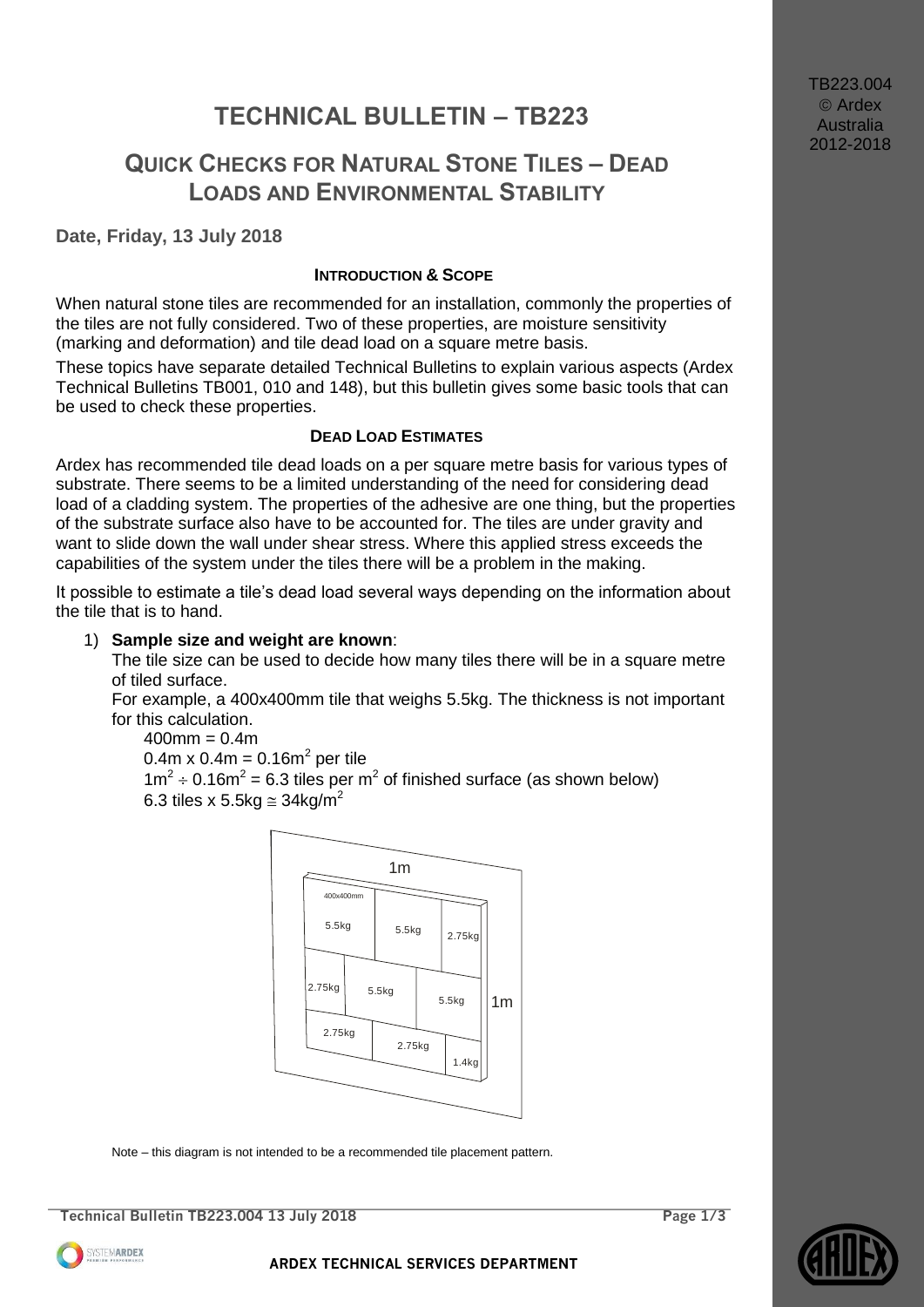## 2) **Rock density and tile thickness are known**:

Commonly natural stone suppliers will give an indicative rock bulk density either as an SG (specific gravity) or a density in kg/m<sup>3</sup>.

For example, dense limestones have a density of  $\sim$ 2700kg/m<sup>3</sup> which is equivalent to an S.G. of 2.7.

A limestone tile 10mm thick is to be installed.

 $1m^3$  = 1000 x 1000 x 1000mm (or 1m x 1m x 1m)  $10mm \div 1000 = 0.01m$ Volume in  $m^3$  = 0.010m x 1m (which is 1/100 of a m<sup>3</sup>). Mass of tiles = density in kg/m<sup>3</sup> x volume in m<sup>3</sup>

 $2700$ kg/m<sup>3</sup> x 0.010m = 27kg/m<sup>2</sup>.



From these figures, it is then possible to determine whether the tile is a suitable weight for the substrate, and/or whether it requires the use of mechanical supports for heights above 3m.

#### **MOISTURE SENSITIVITY**

Moisture sensitivity is divided into separate problems, deformation of the tile and/or marking and show through on the tile front face.

There is a relatively easy way to check for moisture sensitivity, and that is to place the tile on a damp surface and see what happens over the space of four to six hours, though testing could continue for longer as required.

The simplest method of creating the damp surface is thoroughly wet a bath towel and fold it to approximately the size of the tile. The tile is placed on top, and then examined for moisture darkening, or warping against a straight edge.

Staining potential can be checked by using water dyed with blue or green food colouring. Absorbent tiles will show colour patching, which is a sign that the tile may also display permanent darkening or other changes when installed.



An example of a stone tile with significant potential for moisture marking



Another tile sensitive to moisture marking but less so than that shown on left.



**Technical Bulletin TB223.003 8 July 2014 Page 2/3**